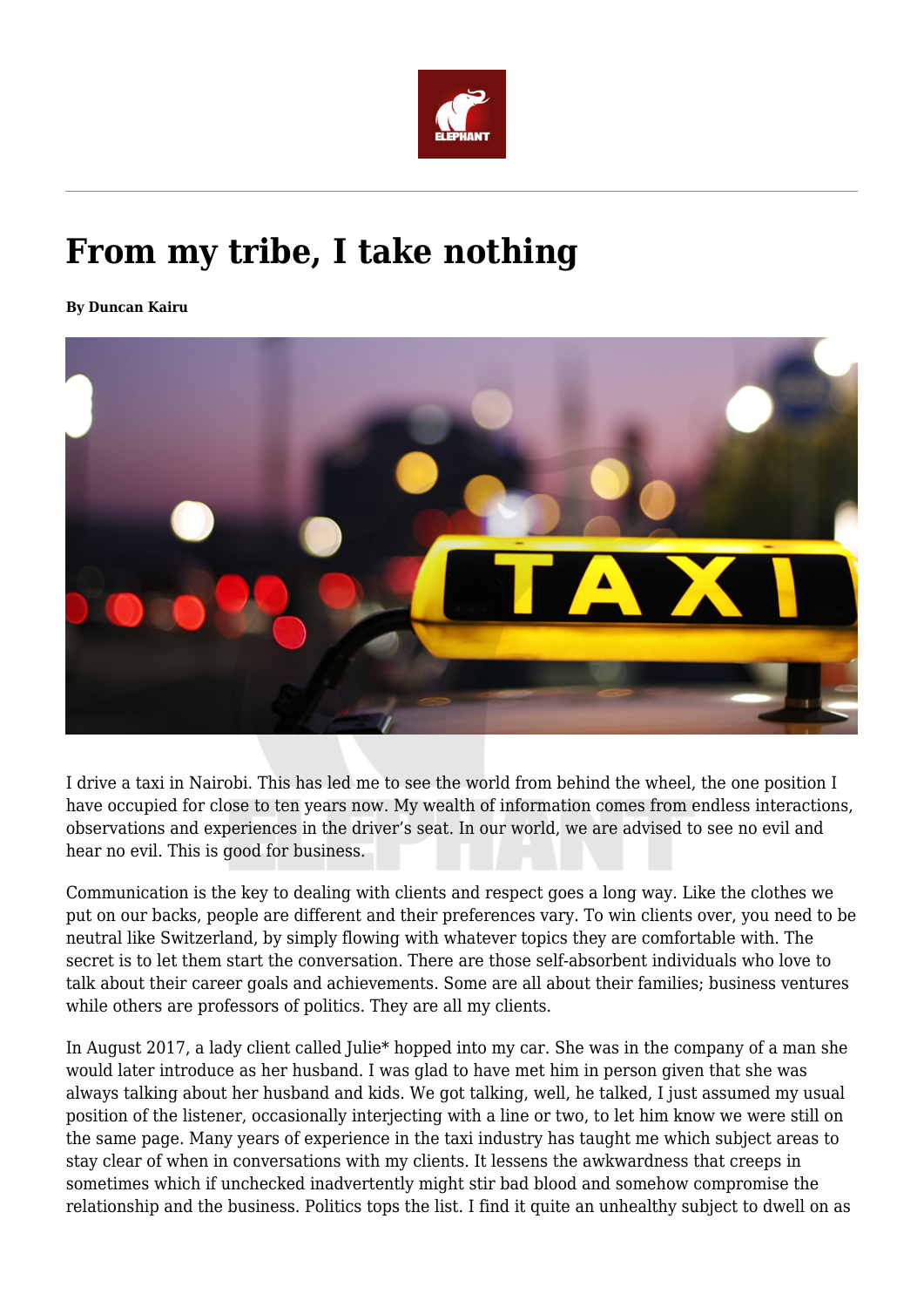it does more harm than good.

Her husband was called Mr Ongwae\* and he became adamant demanding to know my views regarding the nullification of Jubilee's victory in the just concluded election! I could easily tell which side of the political divide, he was batting from and his assumption on my inclination as well. So I told him, that I did not vote because I did not have a preferred candidate of choice for the big office. I went as far as showing him my unstained fingers just to prove my point. Mr. Ongwae had a hard time believing me and let his bias show saying, *"You must have been a thuraku movement adherent, you look like one!"*

The ethnic stereotyping cut to my core as I listened to him carry his argument in an abrasive fashion. Most of the generalisations held by Kenyans about other Kenyans are often just that, generalisations. Like many others, the man was simply tribal profiling and frankly speaking, I was tired of defending my position as a Kikuyu. I am just as entitled to be and do whatever I feel like so long as it is within the confines of the law including running for president. His attempts to draw me into an argument however failed, as I remained tactical with my answers till we got to his hotel destination and breathed a sigh of relief once he stepped out of my taxi.

A few weeks later, Julie would call me one Wednesday morning to request a ride to Jogoo House on Harambee Avenue in Nairobi where she works as a government clerk. She looked sad and I wanted to ask her about it but professional decorum demanded I mind my own business. However, I should not have worried. She broke down crying in my back seat soon after, forcing me to park by the roadside to attend to her. Just so we are clear, I am not cut out for some things, and crying women is one of those things. I could feel a golf ball lodged in my throat not sure how to go about comforting my distressed passenger! When the sobs subsided, she narrated a sad tale, how days after the taxi ride with her husband; they had travelled back home to Nyamira County. The next morning her husband woke up at 4am, in a foul mood and told her to pack her belongings, including their three kids and leave his compound immediately! Julie hails from Ngubu in Meru county and she had made a home and life for herself and family far from her birth place in Nyamira.

*"I knew my political affiliation bothered him a lot, but it never occurred to me that his paranoia could go this far!"* She reasoned.

*"I mean who disowns his own flesh and blood in the name of politics, people that don't even know you exist, who? And, what does it mean when he tells me to "go back to my people? Which people?"*

I could taste the bitterness in her voice. What kind of father could be this callous to his flesh and blood, I wondered but I did not voice my thoughts. I sought to understand, if there were any underlying factors that might have led to his cause of action and she replied reassuringly, *"Our marriage has stood for nine years and we have three children, two girls and a boy. Apart from the normal ups and down that happen in every marriage, I cannot complain at all!"* The only thing about her husband, she said, was that he tends to be overly dramatic when it comes to politics. You either align yourself with him and his party of choice or face his wrath. Politics had won and torn a family apart.

So on the said morning the man had rallied his immediate relatives and kicked out his wife accusing her of "betrayal". Her younger sister who was visiting at the time was also caught up in the eviction and found herself walking down a dusty road with a crying toddler in her arms as the other two children followed closely behind still wearing their night clothes also crying. Julie had fallen behind in a faceoff with the crowd of villagers demanding to know what her fault was! But when she noticed how futile her attempts at reason were and how charged her in-laws were, she gave in and left broken-hearted. At the break of dawn, the same crowd descended on her farm and wreaked havoc by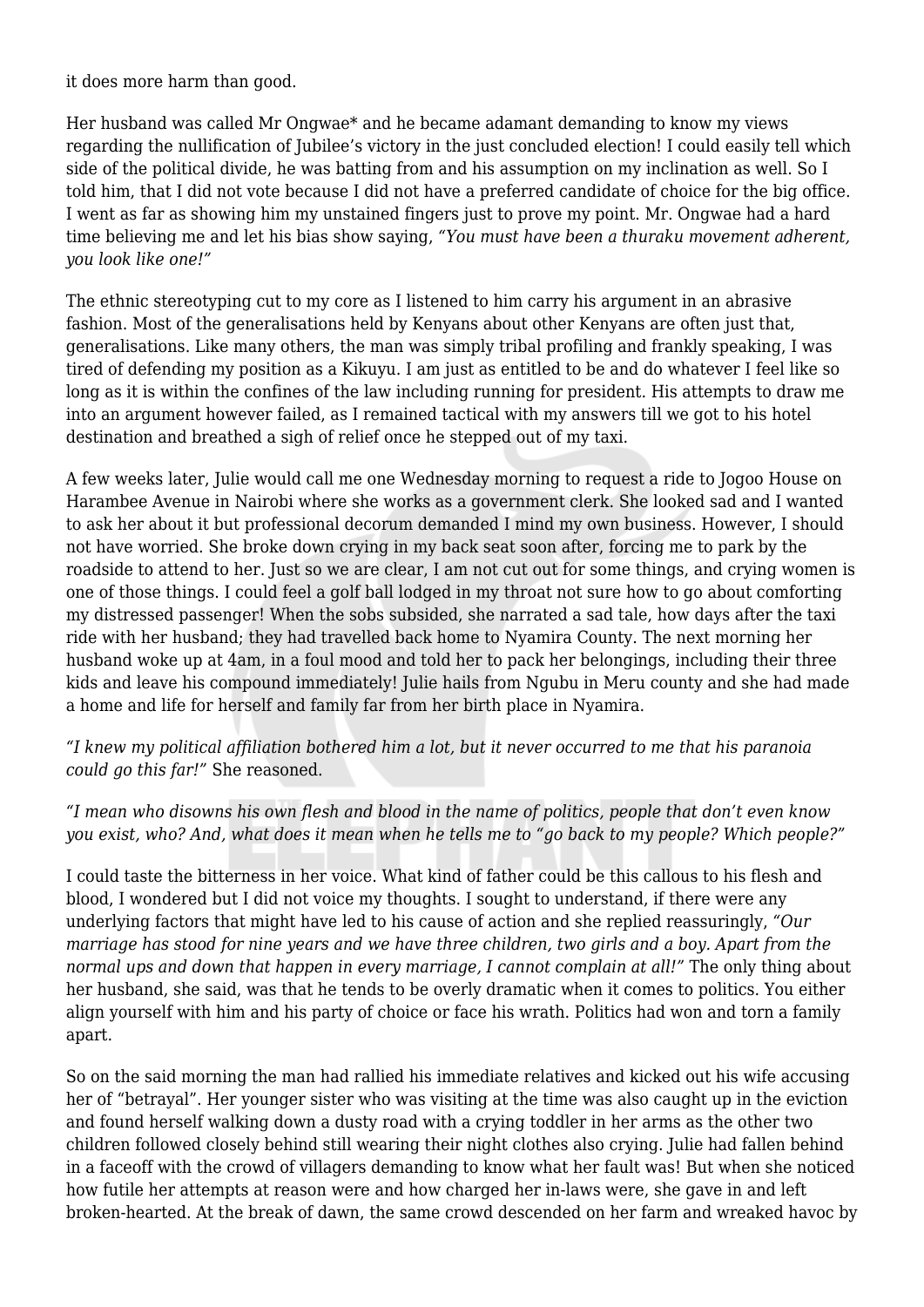chopping down her bananas and sugarcane plantation! I listened intently, watching her fiddle with her fingers, sobbing softly. *"And have you talked to him ever since?"* I enquired. *"No, he isn't what you'd call a reasonable person ".* I admired her show of dignity even in frustration. The children asking after their father bothered her a great deal. What was she supposed to tell them, the truth? What exactly do you tell your children when faced by such a situation?

Growing up in Umoja, Eastlands back in the 90's, the world was nothing but a giant playground. I was free and happy without a care in the world. Back then, neither politics nor tribe meant jerk. We knew no boundaries right from our home in Umoja to Kayole, Dandora, Kariobangi and Huruma now famed for all sorts of societal ills; robbery, murders and rape not to say the least. To date, I still feel at home whenever I find myself in the Eastlands part of Nairobi. I suppose my perceptions of childhood were shaped by my personal experience of freedom and happiness without any excesses. Julie's children were growing up with rigid boundaries and walls.

During the same August election period, I had another client experiencing some dental problems. A toothache she had ignored for a while had persisted prompting a visit to hospital. The clinic we went to usually takes in a maximum of 6 patients in a day. Extras are booked for another appointment. Upon arrival, we were told that only one slot was remaining yet there were two patients, my client, Beryl\* and a middle-aged woman called Vivian\*. The two girls behind the desk were both Nyamburas as their nametags suggested. They asked for IDs and Beryl dished hers first. They both looked at it; Beryl Achieng Owada, then Vivian's; Vivian Waceke Kamau. As if by means of telepathic signalling they simultaneously raised their eyes and gave Beryl one long stare before handing the ID back telling her the slot had just been filled.

The disgust on their faces was unexpected and so when they began giggling and gossiping in Kikuyu I reacted demanding to know what had just happened a second earlier. "*Tutire na wira wa nyamu cia ruguru, niathie agathondekerwo kundu kungi no tiguku" (We have no business with Western creatures, tell her to go seek for help elsewhere but not here).* Ordinarily, I would have gone ape giving them a piece of my mind but strangely I found myself speechless, literally, as I watched them walk the lady into an empty room behind the blinds that partitioned the room and my eyes actually welling up. This was a new low. The helplessness of us Kenyans! I tried to engage a man that stood by my side about the girls' misconduct and one look from him was enough to put me in my place.

*"Nikii uregia na maundu ma ta gukonii wee?" (Why bother yourself with matters that do not concern you?)* And he was talking about Beryl.

The coldness in the clinic was unbearable. Beryl wanted to know what was happening but I just took her by the hand, led her back to the car and drove out of the compound mad as hell to another clinic close by. She demanded to know what had transpired, so to cushion her from the pain of it all, I lied and told her that the lady had an earlier appointment and had come back for surgery. Luckily, the nurse at the second clinic, a Wanjiku from Gatundu North was kind and had the sense not to profile her clients by their ethnic extraction. She was treated and we soon left the premise but the reception we had gotten earlier stuck with me. To date, I still feel angry about it.

I have seen many similar episodes of tribal prejudice in my line of work but the intensity of hate in 2017 left me feeling lost with no one to turn to for intervention. I am just as much a Kenyan as the next guy is, and I cannot understand how easily political affiliations can drive us apart. The politicians we purport to stand with could not care any less about our welfare. I speak from experience as a man who was part of a team that spearheaded a political agenda for an ex-taxi driver in the hope that he would come through for us once he got into office. Well, the good news is, we fought long and hard and he got the seat, finally, but the bad news is that he became a politician. The promises he had made remained unfulfilled. It has been almost five years since he got the seat.